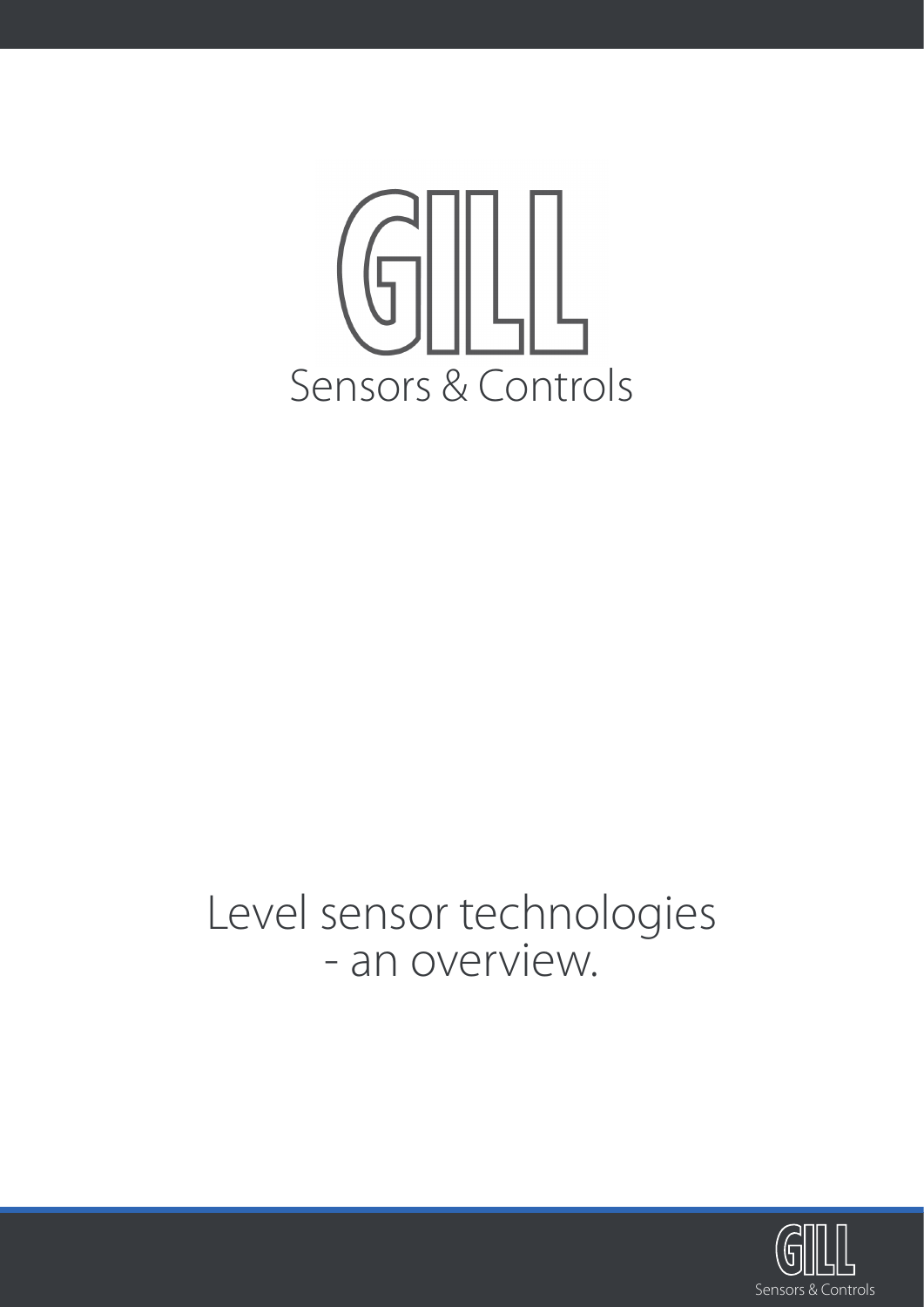

- **E** support@gillsc.com
- 
- 



# **TEVEL SENSOR TECHNOLOGIES** - AN OVERVIEW<br> **CONTENTS**<br> **T** +44 (0)1590 613900<br> **T** +44 (0)1590 613900 Contents

- 1. Level measurement. How hard can it be?
- 2. Back to basics
- 3. Getting to know you
- 4. Level Sight Gauge
- 5. Float Sensors
- 6. Bubble Tubes
- 7. Capacitance Sensors
- 8. Resistance Tape
- 9. Contacting Ultrasonic
- 10. Ultrasonic
- 11. Radar
- 12. Load Cells
- 13. Radiation Sensors
- 14. *"There's a way to do it better find it"*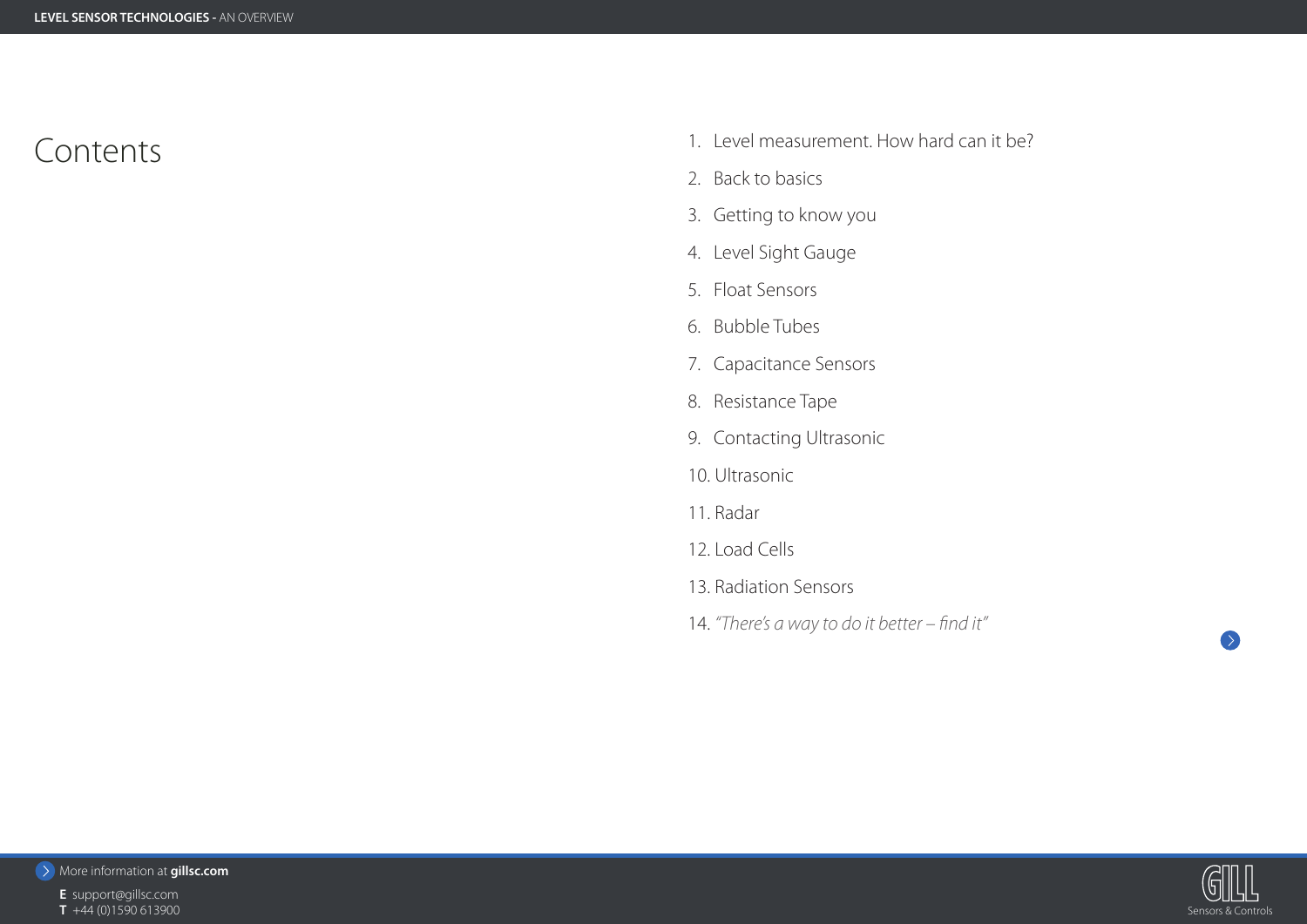# 1. Level measurement chapter of the Instrument Engineers Handbook, there are 22<br> **In the level measurement chapter of the Instrument Engineers Handbook, there are 22**<br> **In the level measurement chapter of the Instrument En**



More information at **gillsc.com**

**E** support@gillsc.com





**technologies described with numerous variations of each. In this White Paper we will only be presenting an edited overview of those technologies, primarily for the process, water and wastewater industries.**

There are few things as ubiquitous in process control as measuring the levels of process materials. Whatever the material, liquid or solid, level measurement accuracy can be a determining factor in safety, regulatory compliance, operational efficiency and profit margins.

With so many options, it can be daunting selecting the correct level measurement technique for a particular application. To specify the appropriate method – or methods - it is important to understand the fundamentals behind each technology and how their advantages and disadvantages inter-relate with the characteristics of the process material, such as density, capacitance and temperature, for example.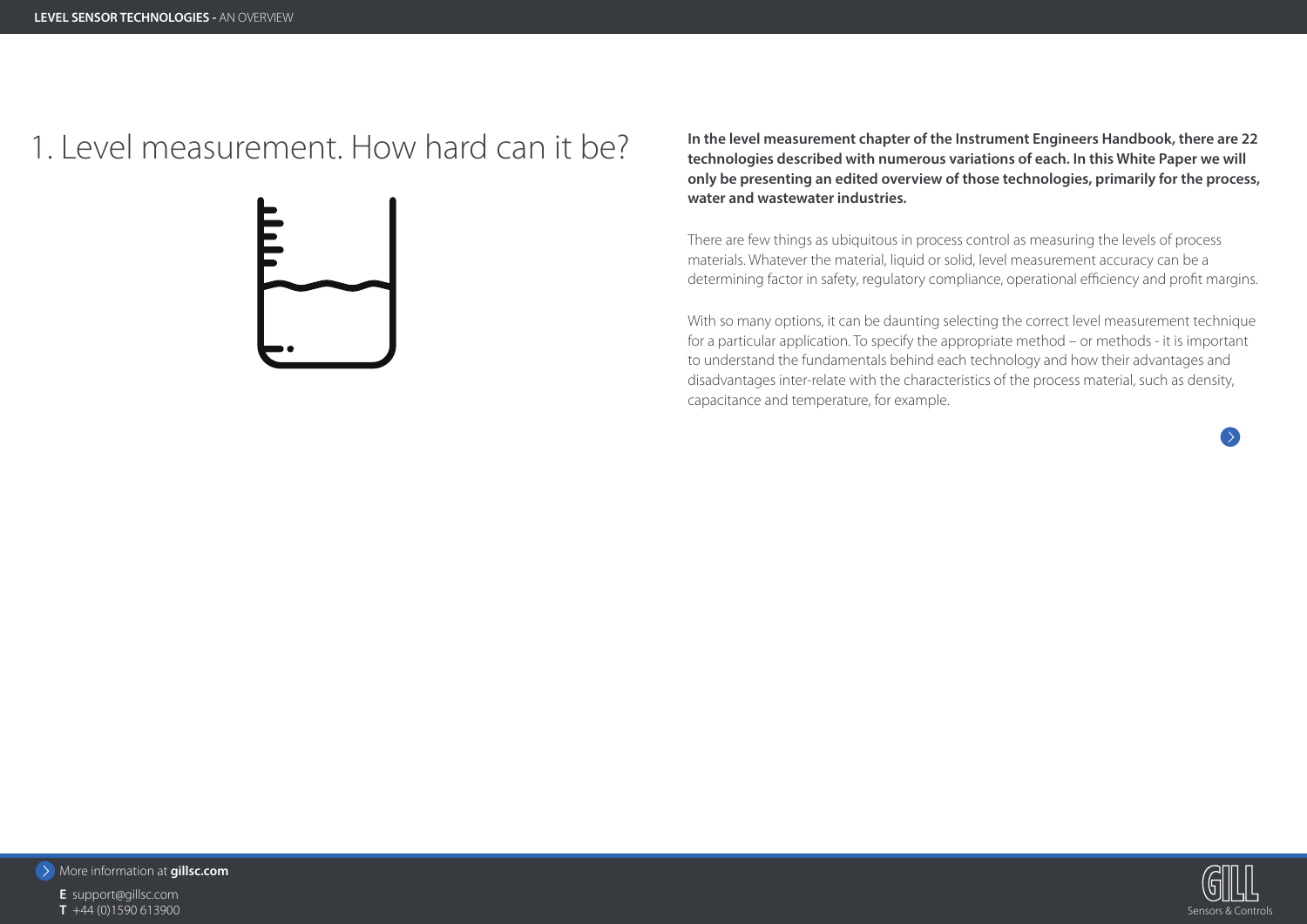# **THE SENSOR TECHNOLOGIES** - AN OVERVIEW<br> **T** +44 (0)1590 613900<br> **T** +44 (0)1590 613900



More information at **gillsc.com**

**E** support@gillsc.com



# The first step in identifying the right technology for your applications are categorising<br>them into two broad groups – contact and non-contact. Then break it down further by **the types of material they can measure.**

To determine whether contact or non-contact is the correct method, the nature of the measured material– such as available power, pressure, temperature, container geometry and materials, agitation levels – must be taken into account.

Is it corrosive or tacky, possibly damaging the measurement device? What is the installed environment and variations within it? With volatile materials would a contact sensor create a safety hazard? Could the process attributes – temperature, pressure or agitation, for example – affect the reading or damage the sensor?

Non-contact technologies may exceed the financial constraints of the project or not provide the level of precision necessary.

Whole life cost is also a consideration. It is a fact of our economic lives that nearly every capital budget is divorced from the maintenance budget. Downtime cost resulting from a low cost or misapplied sensor is generally not factored into project purchasing decisions.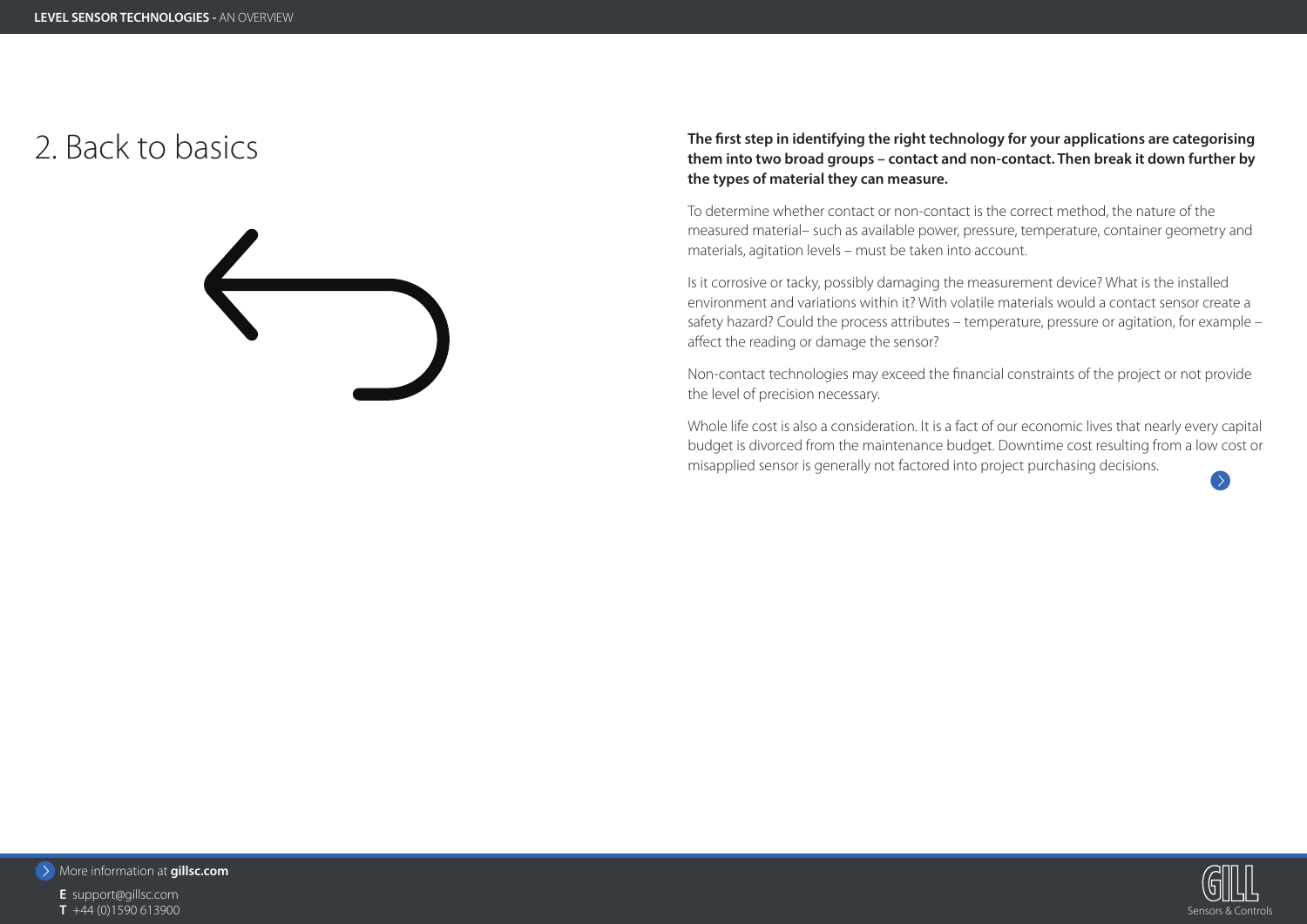

**E** support@gillsc.com





# 3. Getting to know you **The materials in process control can be classified as liquids, granular solids, slurries and interfaces.**

The types of level sensor used with liquids are influenced by density variation, processed under a wide array of temperatures and pressure.

Interface level, the point at which liquids of different densities meet – water and sludge, for example - requires special consideration beyond typical level measurement.

Many of the technologies for liquid measurement will be unusable or onerous for measuring granular solids. Slurries pose specific challenges with suspended solids content and higher viscosities.

For all of these points and many more not covered, understand the material to be measured at all process stages, when narrowing down technologies optimised for your application.

As previously mentioned, the number of technolog options means this is an overview, providing a high level summary of some available technologies and how each one fares as a measurement device.

For more in-depth information, look at manufacturer's websites. The objective here is to give a head start in conducting your measurement search.

So let's make a start with contact measurement and the simplest – the level sight gauge.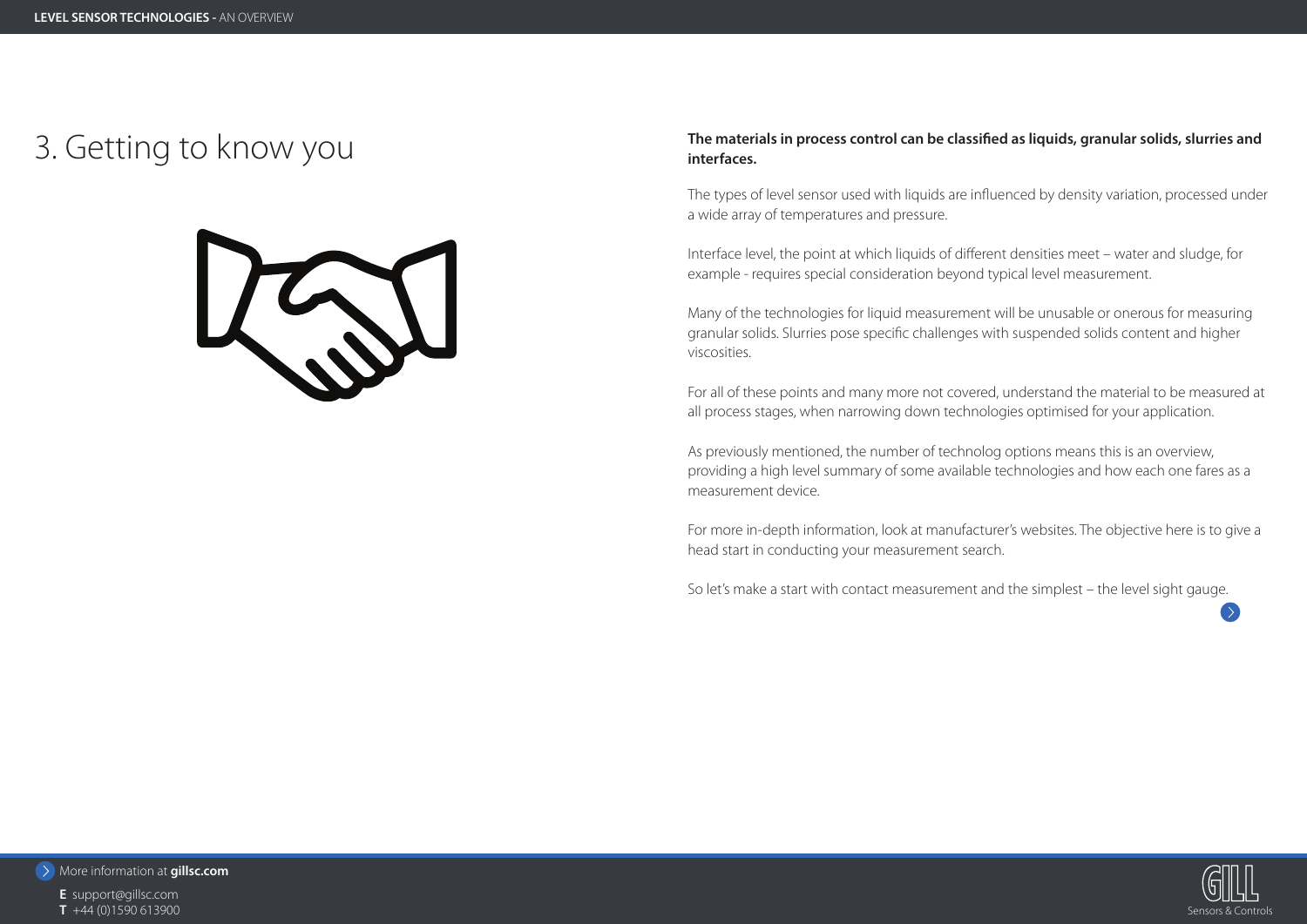# **THE SENSOR TECHNOLOGIES** - AN OVERVIEW<br> **T** +44 (0)1590 613900<br> **T** +44 (0)1590 613900





More information at **gillsc.com**

**E** support@gillsc.com

- 
- 



# 4. Level Sight Gauge **Typically a tube connected to openings at the top and bottom of a container it has, as a minimum, a transparent face for the operator to see the level of process material. Technically, this is non-contact measurement as no sensor is contacting the material.**

The level sight gauge is possibly the most trustworthy method of measurement - because the level can be seen by operators and engineers.

Because of potential damage or obscuration of the viewing area or markings, many of the concerns of contact sensors – agitation, corrosiveness, tackiness, temperature, pressure, etc. – should be considered. Additionally, pressure or temperature differentials between tank and viewing window can affect accuracy.

If using a sight glass to measure interface level, remember that the top opening point must be submerged at the top liquid level and the lower opening at the level of the denser liquid, or you will get an incorrect level measurement.

Perhaps an obvious point, but a sight gauge can only be used with liquids, as slurries and granules do not move fluidly. Also, if you want automation with your level measurement, then a sight glass is not suitable.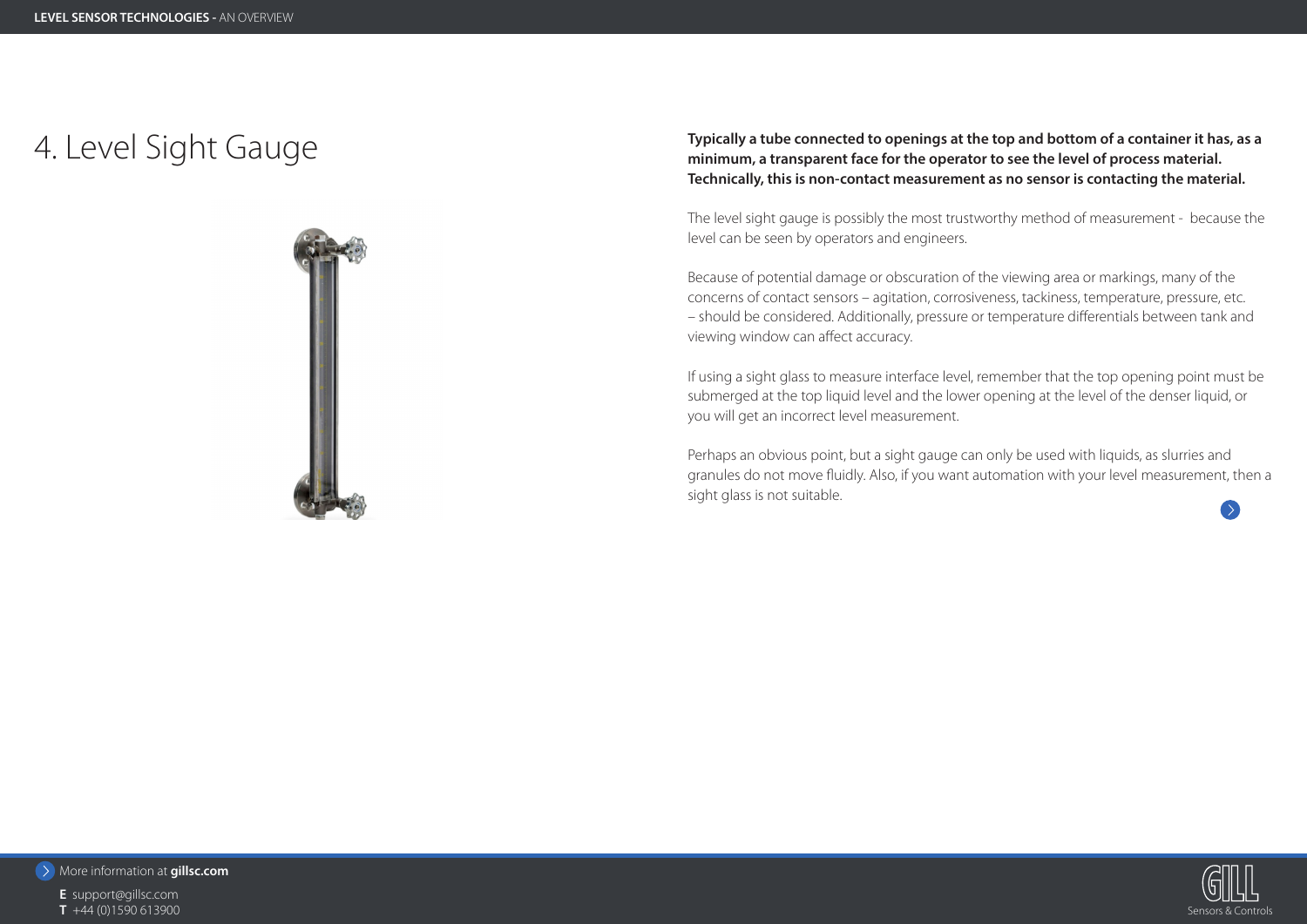

**E** support@gillsc.com

- 
- 





This can be a device that relies on the material's specific gravity to raise and lower a float,<br>This can be a device that relies on the material's specific gravity to raise and lower a float,<br>measuring the level. Often use **projecting from the top of the float that has a pointer on the end, reporting against a gauge board or tripping high or low level switches.**

> Float devices are simple to understand, relatively low-cost and can measure large level ranges. They can be susceptible to wear, corrosion or contamination build-up which leads to the float jamming or clinging. Regular cleaning is required to alleviate this.

Magnetic floats use reed relays placed lengthwise inside a guide tube. When the float passes, the magnetic field trips the relays giving a level indication. Accuracy of these sensors is determined by the number of reed relays inside the guide tube.

Cable float switches have a buoyant, sealed chamber suspended on a cable. As the level rises the chamber tilts and triggers a switch; other types of float sensor use a pivot, just like a ball cock. Both give a point level switch output, although cable float switches can offer up to four switch points in one device.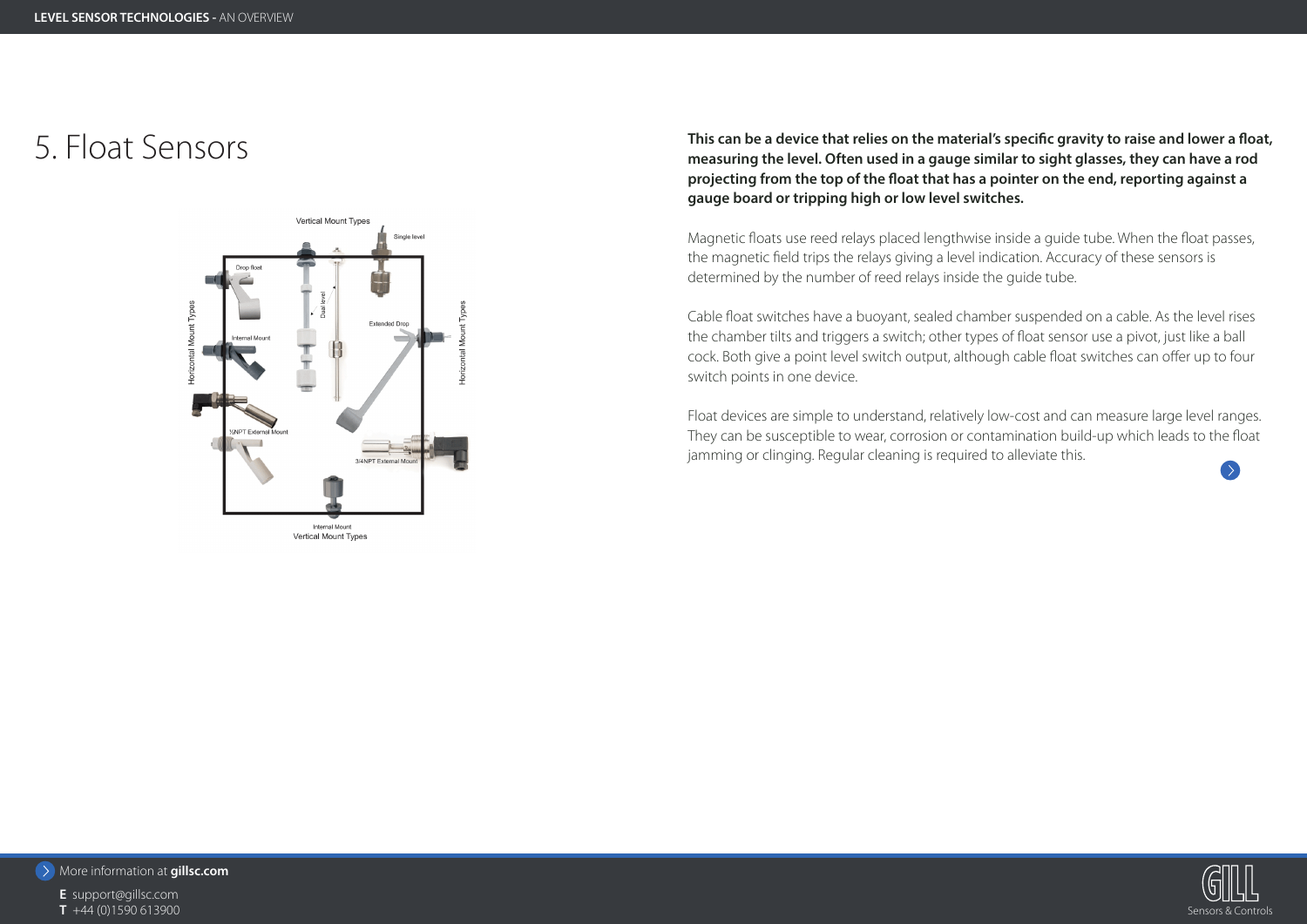

- **E** support@gillsc.com
- 
- 





# **bubbler-type level detection has been used since compressed air became available and and sexual properates like blowing air into a glass of water with a straw. The more water there is - the straw. The more water there is harder you need to blow.**

Bubble tubes rely on the specific gravity of the material. A tube is submerged into the fluid and air or nitrogen is pumped through the opening, near the bottom of the tank. The resulting back pressure is proportional to the liquid level and density.

If it is impractical to submerge a tube, air can be pumped in through a port on the side of the tank, which makes access and mechanical support easier, as well as mechanically cleaning accumulated deposits.

Simple, inexpensive and flexible, the bubbler tube is unaffected by foaming and variations in the pressure or composition of vapour above the liquid. However, if processes change the density of the liquid – bubble formation or boiling, for example – this results in 'understated ' level outputs, as drops in density reduces the hydrostatic head.

Only used for measuring liquids – although they tackle more difficult fluids such as tars - the bubbler tube is often installed as an inexpensive overflow back-up, or if other level sensors could fail to function properly. A dependable and consistent air or gas supply is essential for reliable operation and the open end of the tube can become blocked, necessitating regular cleaning.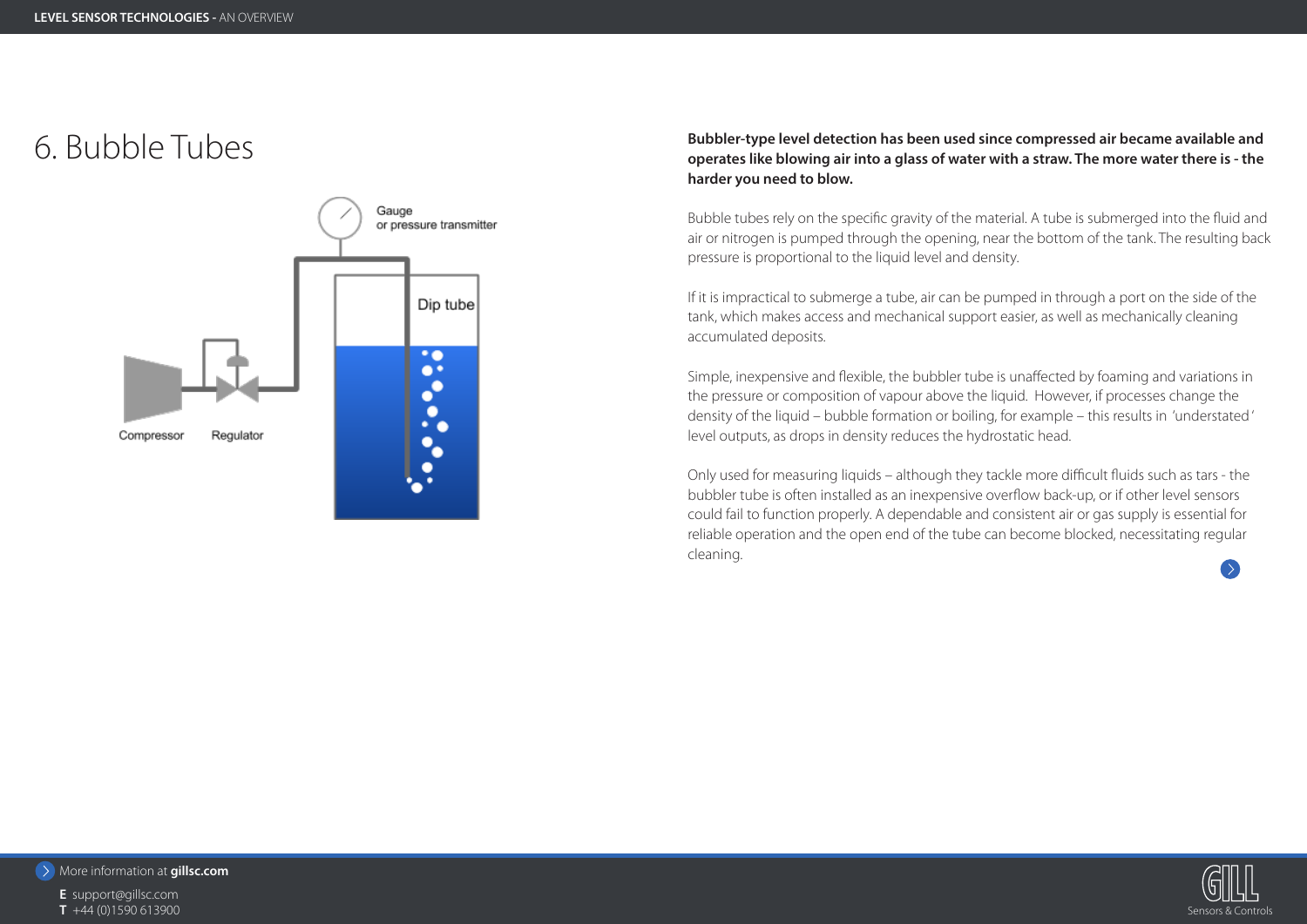

**E** support@gillsc.com

- 
- 





# 7. Capacitance Sensors **A powerful method of level detection is Capacitance, which uses the same principle**

**as electronic capacitors, to measure the level of liquids, granules and liquid-liquid interfaces. Consisting of two conductive metal plates separated by insulating material, capacitance is the measurement of the amount of energy a capacitor can store.**

When measuring a non-conductive material it is used as the insulator part of the capacitor; the tank wall acts as the second conductor plate. For conductive materials, the probe body is insulated and the material acts as the other conductive plate.

By using a method very similar to that of electronic capacitors, the capacitance of a process material can be measured which corresponds to the level of material.

In either case, a rise in the level of material corresponds with increases in the measured capacitance – over that of air. Capacitance technology can be used for continuous measurements or point-level measurement switches.

With the solid, no-moving parts construction, there is little to deteriorate or fail. Material compatibility is the most obvious obstacle to satisfactory life spans, along with probe failure in heavily agitated tanks.

Fatigue failure from eddies exerting rapidly alternating loads on the probe can be overcome by a support with an insulated bush near the tip of the sensor probe. Consideration must be given to coating build-up around the support giving rise to errors.

With particularly abrasive materials, consider if the probe material itself, or its coating, is sufficiently abrasion resistant to take advantage of the prolonged service life offered by this technology.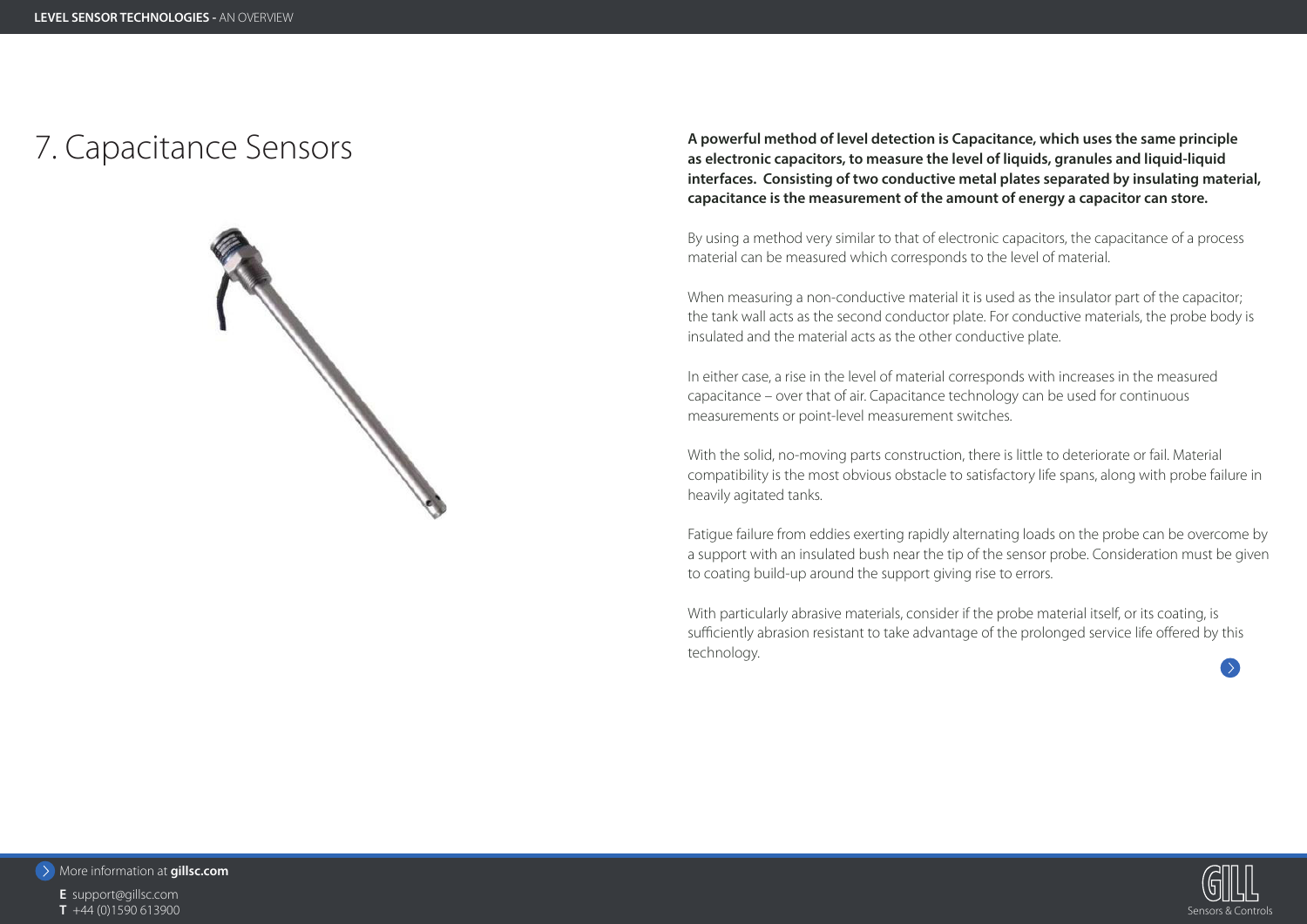

**E** support@gillsc.com





# 8. Resistance Tape **Invented in the early 1960's for continuous liquid level measurement, Resistance Tape uses the mechanical force of the liquid to measure level.**

A flat, coilable strip up to 30 metres in length, it is suspended from the top the tank, with a cross section small enough to be held within a perforated pipe, which supports the sensor and acts as a stilling pipe in turbulent processes.

Two wires, one attached to a voltage source and one to a precision resistor, are enclosed in a shielded, flexible sleeve. Hydrostatic pressure on the sleeve shorts out the submerged length of tape, generating a change of resistance which equates to the level.

Although delicate, resistance tapes measure liquid and slurry levels with one moving part. This movement is caused by the liquid, providing a stable resistance output independent of most liquid properties.

Suitable in liquid storage tanks, sumps and streams if the pressure is near atmospheric and the temperature is near ambient, it is compatible with corrosive and slurry type materials.

Because of limitations caused by actuation depth variation, pressure equalisation and dryer maintenance, they should be chosen with care and selectivity.

So far we have been looking at contact sensor technologies. Now we come to a technology that bridges between contact and non-contact – Ultrasonic.

To finish with contact sensors, let's first consider contacting ultrasonic.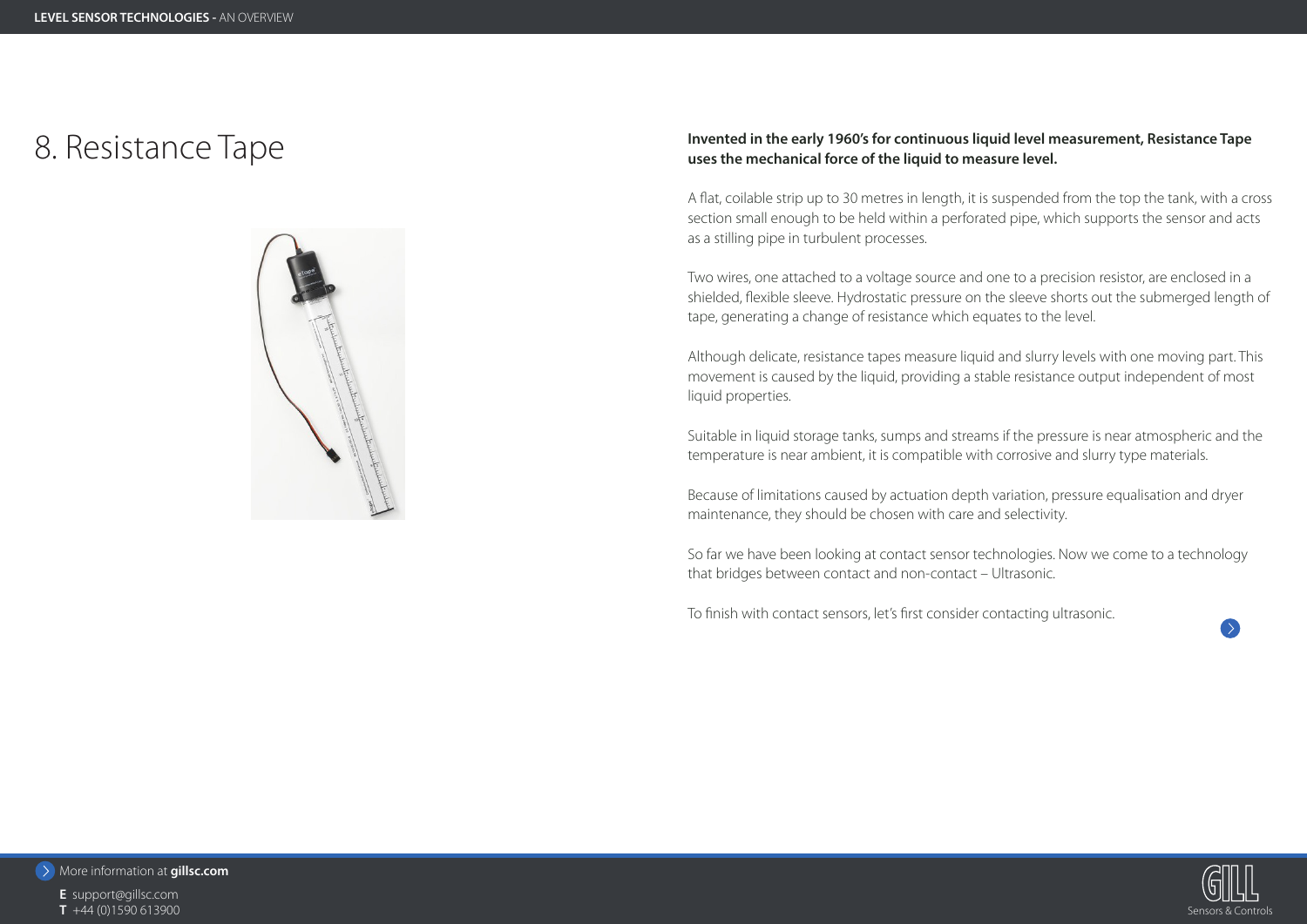

**E** support@gillsc.com

- 
- 



# **THE SENSOR TECHNOLOGIES** - AN OVERVIEW<br> **T** +44 (0)1590 613900<br> **T** +44 (0)1590 613900 9. Contacting Ultrasonic **Typically point level switches, working on the principle of the sensor vibrating at its**



**resonant frequency when not submerged in process material. When the frequency becomes dampened, the material has reached sensor level providing an accurate point level measurement.**

This works with liquids, slurries and granules, although be aware of coating of the probe and corrosion. Some sensors are like a tuning fork; if used with granules or materials which includes large solid particles, then 'bridging' may take place between the two fork tines which affects the sensors functionality.

Similarly, if the sensor probe is installed under a tank fill point, it is possible for process material to deposit on the probe, providing false measurements. Deflectors can be installed above the probe element. Some probes are shaped to prevent this along with the 'tuning fork' design to remove the bridging problem.

Probably most people are more familiar with ultrasonics as a non-contact sensor, which is what we will now look at.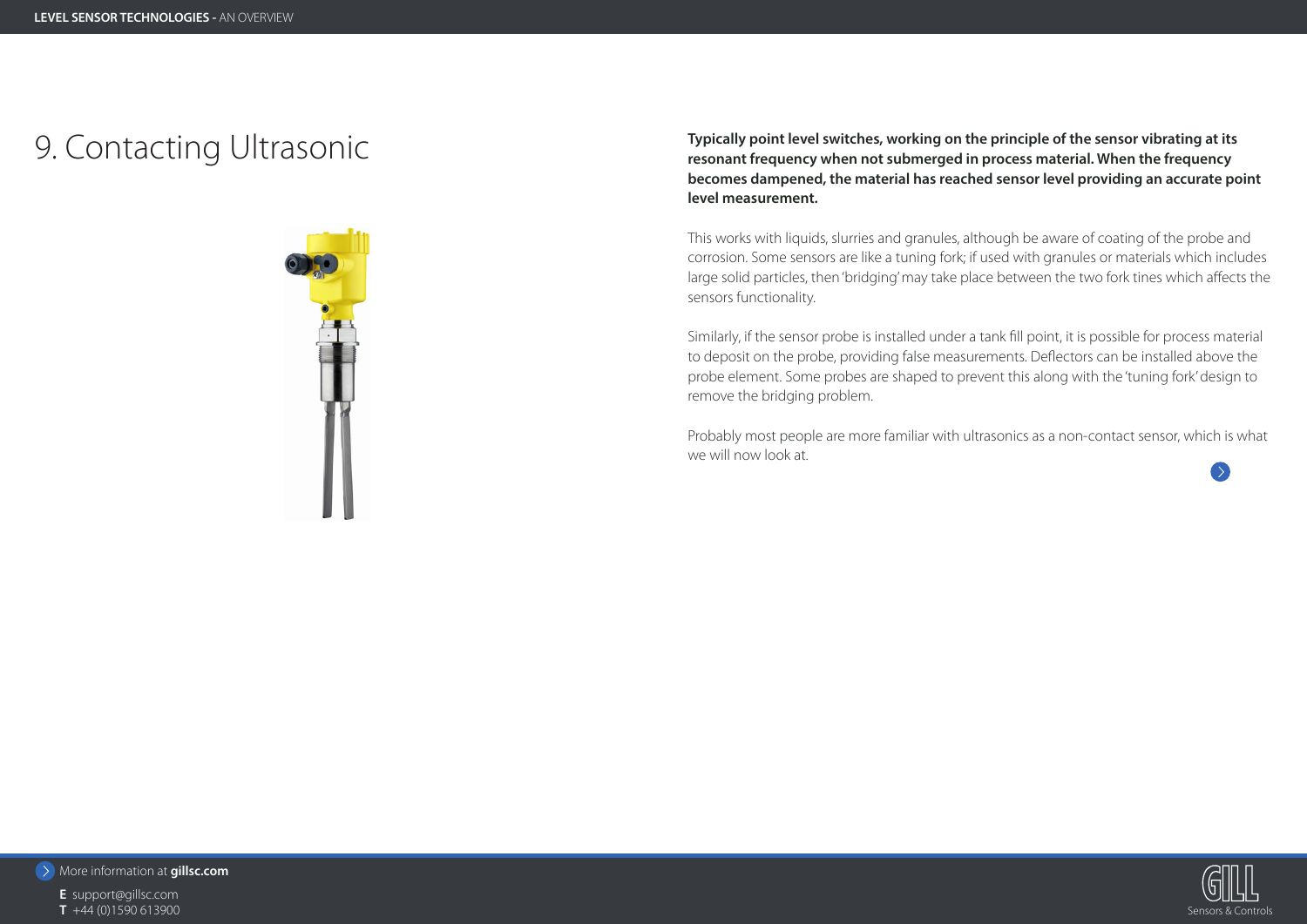

- **E** support@gillsc.com
- 
- 





# Put simply, ultrasonics transmit sound waves and use the time-of-flight principle to<br>determine the distance of a surface from the sensor, from which a level can be derived.

The primary advantage of ultrasonic transmitters is elimination of moving parts and measuring the level without contacting the process material. In some specialised variations, tank penetration can also be avoided.

Measurement reliability is unaffected by changes in the process material composition, density, moisture content, electrical conductivity and dielectric constant. With temperature compensation and automatic self-calibration, readings can be accurate to within 0.25% of full scale.

Limitations are that an ultrasonic sensor is only as good as the echo it receives. The echo can be weakened as a result of dispersion and absorption. The strength of the echo will reduce further if the tank is tall, the vapour space is dusty, or if it contains foam or other sound absorbing materials such as water vapours or mists.

In addition to weak echoes, another problem is the reflective property and density of the process surface. If it is sound absorbing, sloping or irregular – causing a diffused reflection of the ultrasonic pulse – the result can be an error, as the time of flight may not equate to the vertical distance between transmitter and process material.

Speed of sound is also temperature dependant, so unless the sensor can measure and compensate for temperature variation – particularly important in open to environment installations- then performance variations could occur. Condensation, dust build-up and additional objects within the tank can also cause measurement unreliability.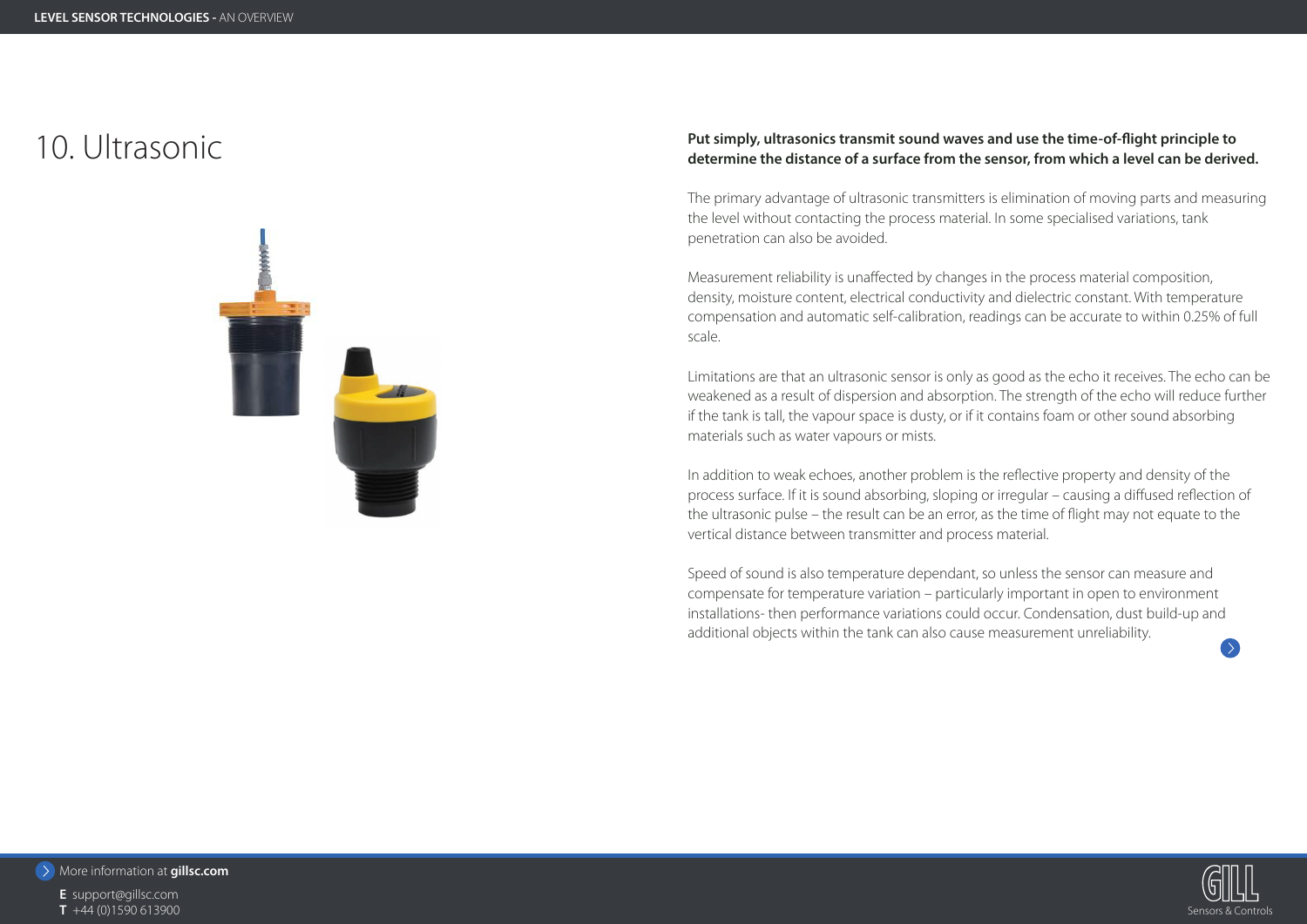

**E** support@gillsc.com





# Similar to ultrasonic is Radar, which also uses time-of-flight for level measurement but<br>uses the speed of light rather than speed of sound. Radar sensors can be non-contact **and, through the use of a probe acting as a waveguide, a contact sensor.**

Radar works by transmitting electromagnetic pulses onto a surface and measuring the time it takes for those pulses to bounce off and return. Just like ultrasonic, a level is calculated as the product of one-half the time-of-flight and the speed of light.

The latest generation of sensor has a very narrow radar beam cone, down to 6°, which makes it easier to align the beam without getting interference from other equipment within the tank.

As a non-contact sensor, radar has the advantage of being unaffected by the process materials condition – such as agitation, corrosiveness, tackiness, temperature, pressure, etc. - and used to measure liquids, slurries and granular solids.

Materials with high conductivity tend to be better suited for radar measurement because they reflect more of the radio signal. Conductive fittings within a tank, such as agitators, can cause interference with the radar signal.

There is no ideal measurement technology. In a perfect world, all measurement would be non-contact and even non-invasive. Non-contact radar comes close, but it does have some weaknesses that can be overcome by using contact radar.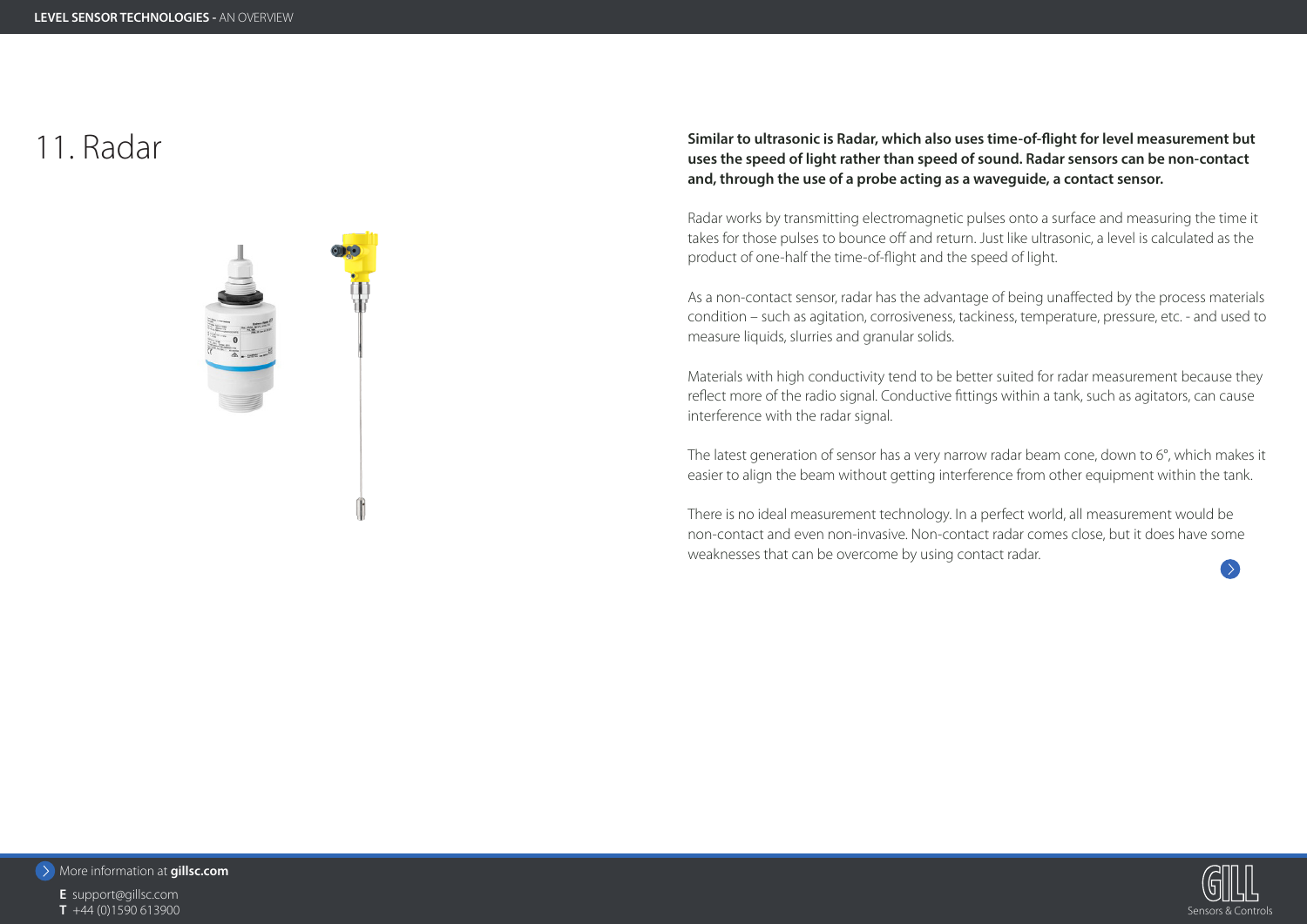# **12.** Load Cells **Normally used to measure weight they can be used to determine a tank level.**



More information at **gillsc.com**

**E** support@gillsc.com





Attached to the support structure, they measure the downwards force from the weight of the vessel above. By subtracting the empty tank weight from the measurement, and assuming the tank has straight sides, changes in the measured weight correlates with a change in level.

Being located externally, they can be used to measure solid or liquid, but do require the material to be a consistent density. Diaphragm detectors work on a similar principle, except that the force exerted by the process material is detected against a diaphragm.

The essential difference is diaphragm detectors contact with the process material and are located at the bottom of the tank where sludge and deposits can accumulate. This means if the diaphragm face becomes coated or blocked, it requires a full drain-down to remove the sensor for cleaning.

However, their relative simplicity and lack of moving parts offers reliable measurement. They can often be seen installed as a back-up to other sensor technologies.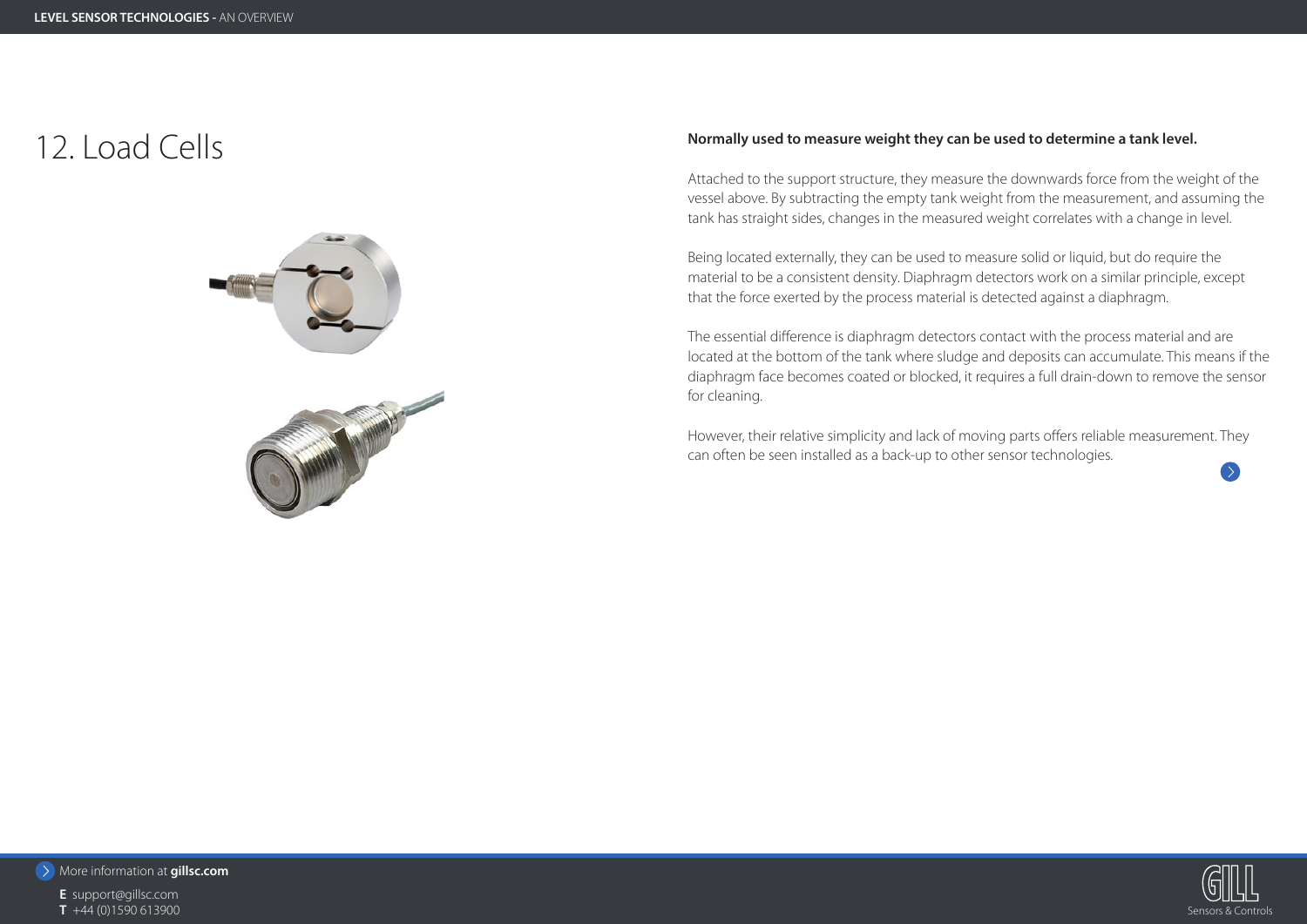

**E** support@gillsc.com

- 
- 





# adiation level sensors use radioactive isotopes to transmit gamma radiation into and<br>through a tank to receiving concers on the other side, measuring the attenuation of the **through a tank to receiving sensors on the other side, measuring the attenuation of that radiation.**

When Isotope atoms decay, they emit three different types of radiation which can be picked up and measured by special sensors. For level measurement, Gamma radiation is used, being best at penetrating materials.

It can be used for both point and continuous level measurement.

In point applications – such as high and low level alarms – a receiving sensor is installed parallel to the radiation source on the opposite side of the tank. Any change in frequency modulation over a pre-set threshold triggers an alarm.

For continuous measurement, sensors need to be installed along the height of the tank on the opposite side. This is because radiation is released in all directions from a radioactive source. By referencing the attenuation detected through an empty tank as datum, changes detected by a sensor are attributed to the level being at or above that sensor.

Radiation detection is appealing for hard-to-handle, toxic and corrosive processes. It does not require vessel wall penetration and is unaffected by the physical state and properties of the process material.

Costs and licensing requirements limit the number of applications and despite the improvement of alternative technologies, radiation sensors continue to solve critical process applications when other options have been exhausted.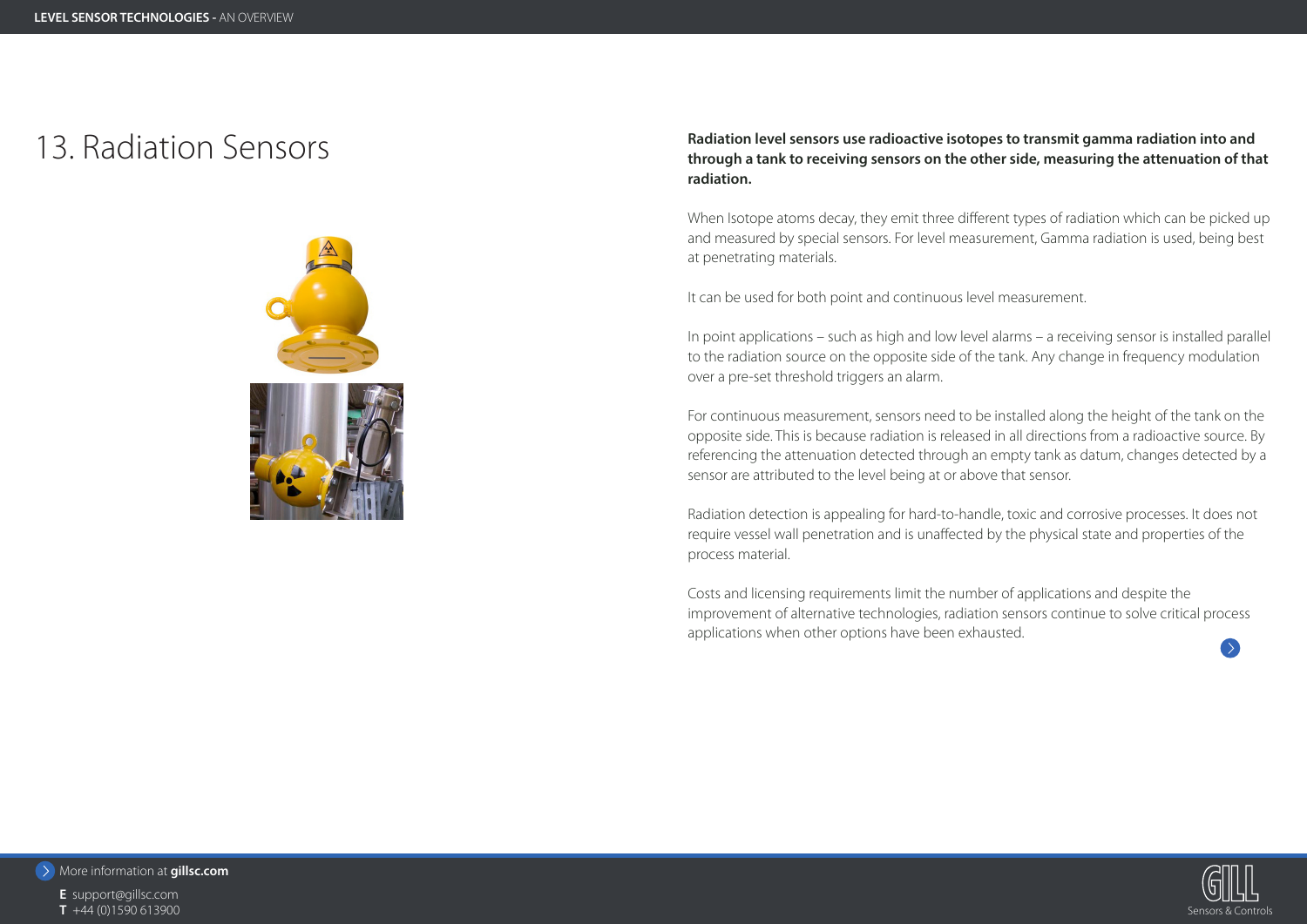

- **E** support@gillsc.com
- 
- 



# 14. *"There's a way to do it better – find it"* **The technologies described above barely scratch the surface of those available to industry and engineers, not to mention variations of these technologies.**

With the almost countless number of process materials and conditions in industries requiring level measurement for their processes, a virtually equal number of methods for measuring level exist. It offers a daunting number of options available to plant designers and engineers. There is certainly not a 'one sensor fits all' solution.

With such choice available to specifiers, it can be easier to stick with technologies you have experience of, accepting the shortcomings those technologies exhibit for non-optimised applications.

By understanding the limiting factors of contact and non-contact sensors, combined with knowledge of the operating principles of the more common level sensor technologies, will help when determining which technique is best suited to an application.

# **There's a way to the Thomas A. Edis**<br> **Thomas A. Edis**<br> **Thomas A. Edis**<br> **E** support@gills.com<br> **E** support@gills.com<br> **T** +44 (0)1590 613900 Thomas A. Edison.



Because of the importance of dependable and cost effective level measurement in maintaining safe and accurate process control, new technologies and refinements are continuously coming to the market. These developments can challenge pre-conceptions of how best to measure process materials.

Following this path, will not do your operating expenditure and profits any favours. With the pressures on all organisations for higher quality and environmental standards while reducing operating expenditures to ease squeezed margins, it is essential to source the best solution for each application.

Don't worry though – you are not alone. Speak to companies that understand your needs and have the knowledge and capability to offer level sensors to answer your needs. You may need to collaborate with more than one supplier and leave your comfort zone, but that investment in time and research will be rewarded with a long-term, cost-optimised solution for dependable performance.